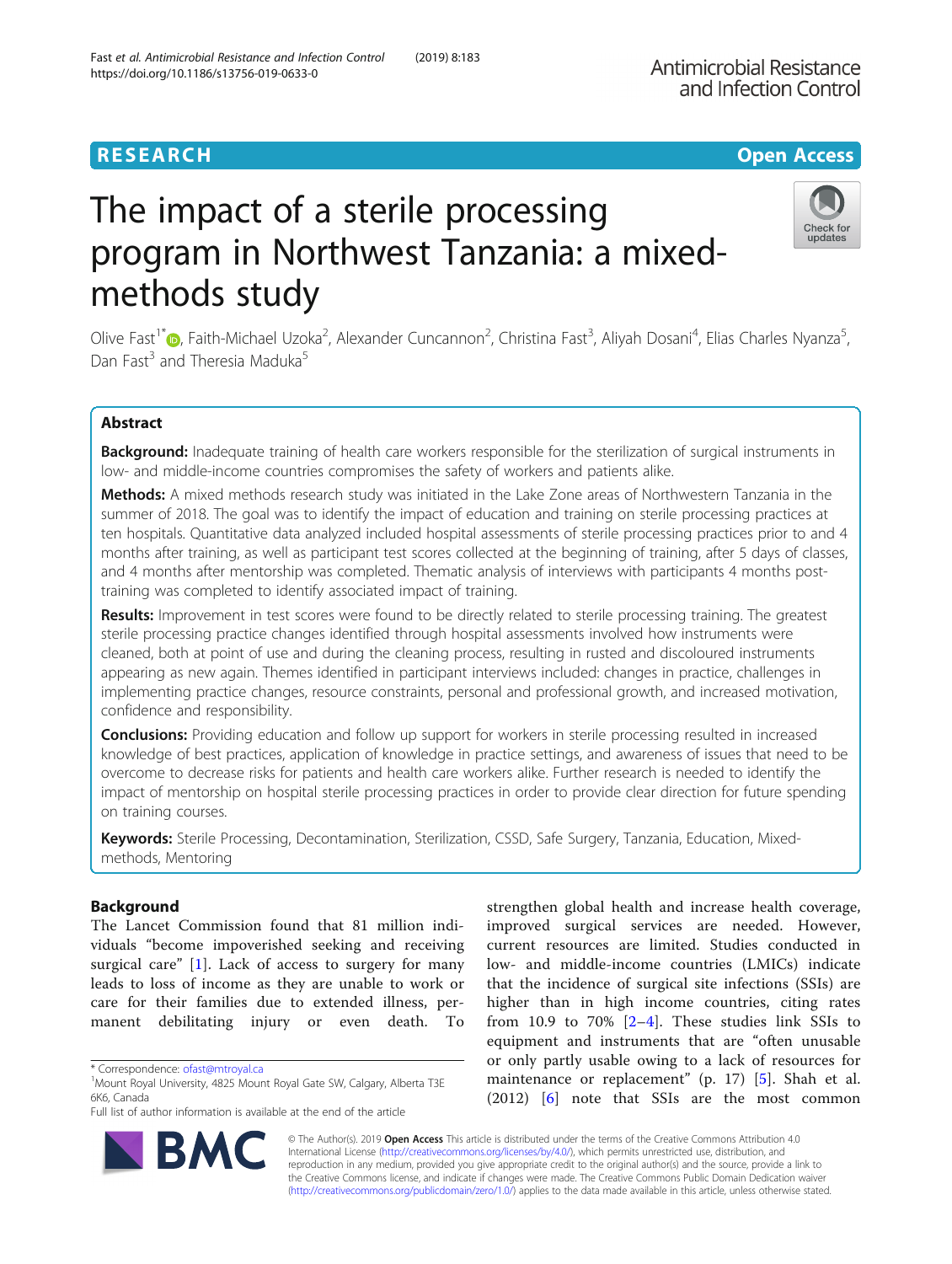healthcare associated infection, the main cause of which is the entrance of a microorganism during surgical intervention. Key areas have been identified in research papers for addressing infection prevention and control issues in African hospitals. These include: introducing appropriate infection control teaching for health care workers (HCWs), improving basic hygiene, isolation precautions, sterilization and waste disposal; promoting good infection control practices related to hand cleaning, dressing techniques and surgical procedures; identifying HCWs with specific responsibility for infection control; and developing surveillance networks to increase data on facility infections [[7\]](#page-4-0).

## Methods

This mixed-methods research studied the impact of a sterile processing (SP) training course program provided for HCWs from 10 Tanzanian hospitals in 2018 by a charitable not-for-profit organization, Sterile Processing Education Charitable Trust (SPECT). Quantitative data collected involved hospital assessments of SP practices using a Hospital (SP) Assessment Form (See Additional file [1\)](#page-3-0) both prior to training and again at 4 months post mentoring visits. Safe Surgery 2020 (SS2020) [\[8](#page-4-0)] hospital leaders were invited to send 2 to 5 HCWs directly involved in reprocessing practices or responsible for overseeing SP practices for a 5 day training program. All participants completed a test (See Additional file [2\)](#page-3-0) at the beginning and end of the training and again 4 months post mentoring. SP pre- and post-knowledge tests were administered, and facility assessment data were collected to determine retention of learning and implementation of changes in practice.

Of those who attended the training, 2 to 5 HCWs from each facility were selected for a 2 day Training of Trainers (ToT) workshop train the trainer sessions. Selection was based on engagement in the theoretical component provided during the 5 days prior. Following the classroom component of the program, SPECT's educator visited each hospital twice, mentoring participants at their work sites to support them and provide consultation services regarding on-site SP practices.

Qualitative data included 20–30 min semi-structured interviews (See Additional file [3\)](#page-3-0) conducted 4 months post mentoring to determine participants' perceptions of the impact education and mentorship had on their practice. Interviews were conducted by the research assistant (TM) and recorded, then transcribed and translated from Swahili to English. Participants are quoted using their identification number and regions are identified alphabetically. Data collection began March 2018 and concluded in January 2019.

#### Data analysis

Pre- and post-education and mentorship data, as well as facility SP assessments, were compared to identify changes in practice and knowledge acquisition. Quantitative data from participant knowledge tests were analyzed with the IBM Statistical Package for Social Sciences (SPSS) Statistics 23 software, using the Wilcoxon paired test. To examine the hypotheses that the treatments (training) had significant effects on the participants, we conducted non-parametric tests using Wilcoxon and Friedman statistics. In both tests, the improvements were considered statistically significant if the *p*-value ≤0.05. Clinical significance of our results was also determined using Cohen's d described in Fast et al., 2019.<sup>9</sup>

#### **Results**

In both regions the results of the Wilcoxon test indicate that increases in SP knowledge of HCWs for the first and second tests respectively were because of the training received (Additional file [3](#page-3-0): Table S1). We also observed that the effect in region A hospitals was significantly higher than the effect in the region B hospitals. Clinical effectiveness of treatment based on the first and second post-tests indicate there was an aggregate drop in effectiveness of 10.53% between the first and second post-tests for region A hospitals. Region B hospitals recorded an aggregate drop of 40.53%. To determine the overall (steady state) effect of the training we conducted a Friedman test on the combined post-training test data (post-train 1 and 2). The results were also found to be statistically significant for each of the two regions.

# Analysis of hospital assessment findings (Additional file [4\)](#page-3-0) Point of use preparation

The greatest improvements in point of use preparation were the wiping of visible blood from contaminated instruments (Pre 1; Post 9) and soaking of instruments in water and detergent after use (Pre 1; Post 8).

#### Transport of items to decontamination area

Flow of instruments from dirty to clean areas during transportation proved difficult for many of the areas (Pre 3; Post 5), as the structure of the facility and locations of the areas often did not accommodate a one-way flow to decrease the risk of cross-contamination. To mitigate this problem, participants were instructed to cover contaminated instruments during transport, and on post assessment it was noted that nine areas were following this practice, where only one area had been covering instruments during the pre-training assessment.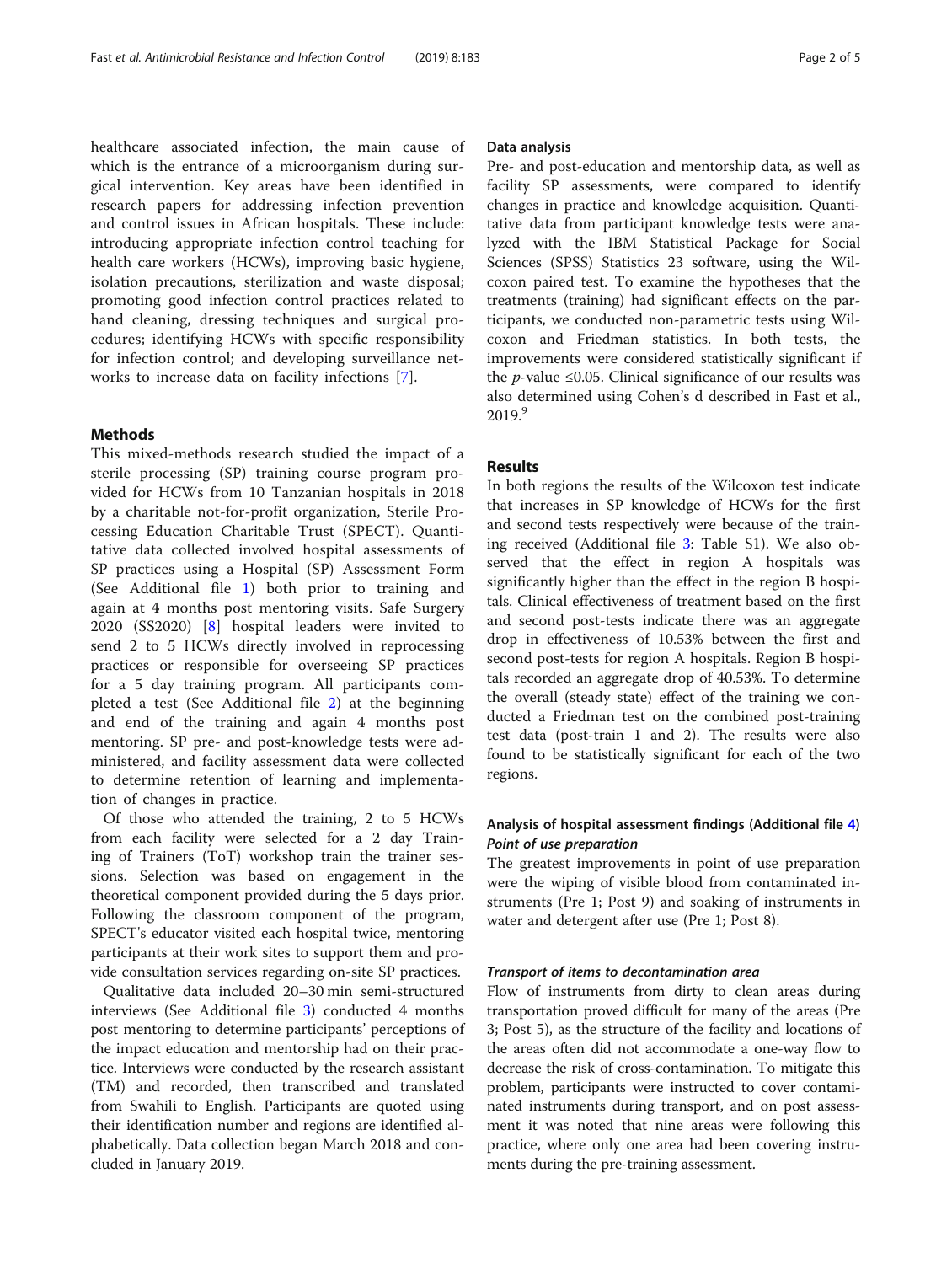## Manual cleaning of instruments

The most substantial change in the cleaning process was the elimination of 0.5% sodium hypochlorite solution to decontaminate instruments after use in 8 of the 13 areas, and those that still used it paid attention to limiting the immersion of instruments to less than 10 minutes. As SPECT had provided all participants with toothbrushsized brushes for manually cleaning surgical instruments, 11 areas used these brushes for cleaning purposes, whereas only one area had access to appropriate brushes prior to training.

#### Inspection, assembly & packaging in clean area

Inspection of instruments prior to packaging, to ensure they were clean and functional, went from 10 areas to 13 areas post-training, while two more areas moved instruments away from the dirty area for package assembly (Pre 10; Post 12). Participants were taught to let instruments air dry if they did not have clean, lint free clothes available. Thus, fewer areas hand dried instruments post-training (Pre 7; Post 5). There was also an increase in the practice of ensuring hinged and ratchet instruments were placed in open and unlocked position during assembly (Pre 7; Post 11) to ensure full contact with steam during the sterilization cycle.

#### Sterilization

The largest improvement in the sterilization process was the use of chemical indicator tape placed on the outside of packages (Pre 5; Post 10) for visual assurance that items opened in the operating theater had gone through the sterilization process. To further verify that steam had reached the instruments, 6 hospitals were using folded pieces of indicator tape or type five internal chemical integrators donated by SPECT inside instrument packages post-training, whereas none had done so pre-training.

#### Sterile storage

In 3 areas, sterilized instrument sets were moved from open spaces to enclosed cabinets for storage posttraining, to protect packages from contaminants prior to use (Pre 8; Post 11).

Thematic analysis of participant interviews (Additional file [5](#page-3-0)) Several themes were identified through qualitative analysis that highlighted successes of the training, challenges in implementing practice changes, and issues that arose as a result of the training. Participants most frequently commented on the following five themes, from greatest to fewest: changes in practice, challenges in implementing practice changes, resource constraints, personal and professional growth, and increased motivation, confidence and responsibility. Other themes were noted to occur less frequently, but were still relevant to our findings, including: influence of formalized policy and guidelines, reciprocal relationship and partnership building and perceived changes in SSI incidence rates.

### Discussion

Findings in this study support evidence of SP practice change from a short training program presented in similar studies in Benin and Ethiopia [\[9](#page-4-0), [10](#page-4-0)]. While participants showed retention of knowledge 4 months posttraining that was attributable to SPECT's training, knowledge retention was noted to be higher in region A than region B. An evaluation of interviews was undertaken to account for the difference in retention. It was observed that in participant interviews, substantially more participants in region A spoke about infection control guidelines and policy. Greater resistance by administration in region A to practice changes was noted. It is surmised that these factors may have increased participants need to articulate evidence for practice change, thereby reinforcing their own learning and increasing knowledge retention of SP. Knowledge increase post training in both the Benin and Ethiopia study indicated knowledge retention, but did not evaluate its clinical significance. Our analysis shows that SPECT's training was clinically significant (Additional file [3:](#page-3-0) Table S2).

Hospital assessments of each area indicated improvements in many aspects of the SP practice, most significantly the cleanliness and functionality of instruments. Similar to the Benin and Ethiopia studies these changes resulted in ability to perform safer surgery due to increased instrument functionality and sterility of instruments. Of particular note is that participants learned without proper cleaning it is impossible to sterilize instruments – a truth they had not previously understood.

The most significant impact of the training identified by participants was that the instruments were noted to be clean and functional. This positive effect was a result of several improvements in SP practice, including the removal of 0.5% sodium hypochlorite solution to decontaminant used surgical instruments, access to and use of brushes and rust remover, as well as SP workers' attention to inspection and function testing of the instruments prior to packaging. "Chlorine was really destroying instruments. Even now many instruments are functioning well, they don't have rust."A12.

Because of the clean and sterile instruments, and increased attention to sterile processing practices, surgical site infections were noted to be decreased.

"Before the training sepsis rates were very high. After a procedure a woman would come back with open wounds. … Some stakeholders were asking why they do not see a sepsis report and we said we don't have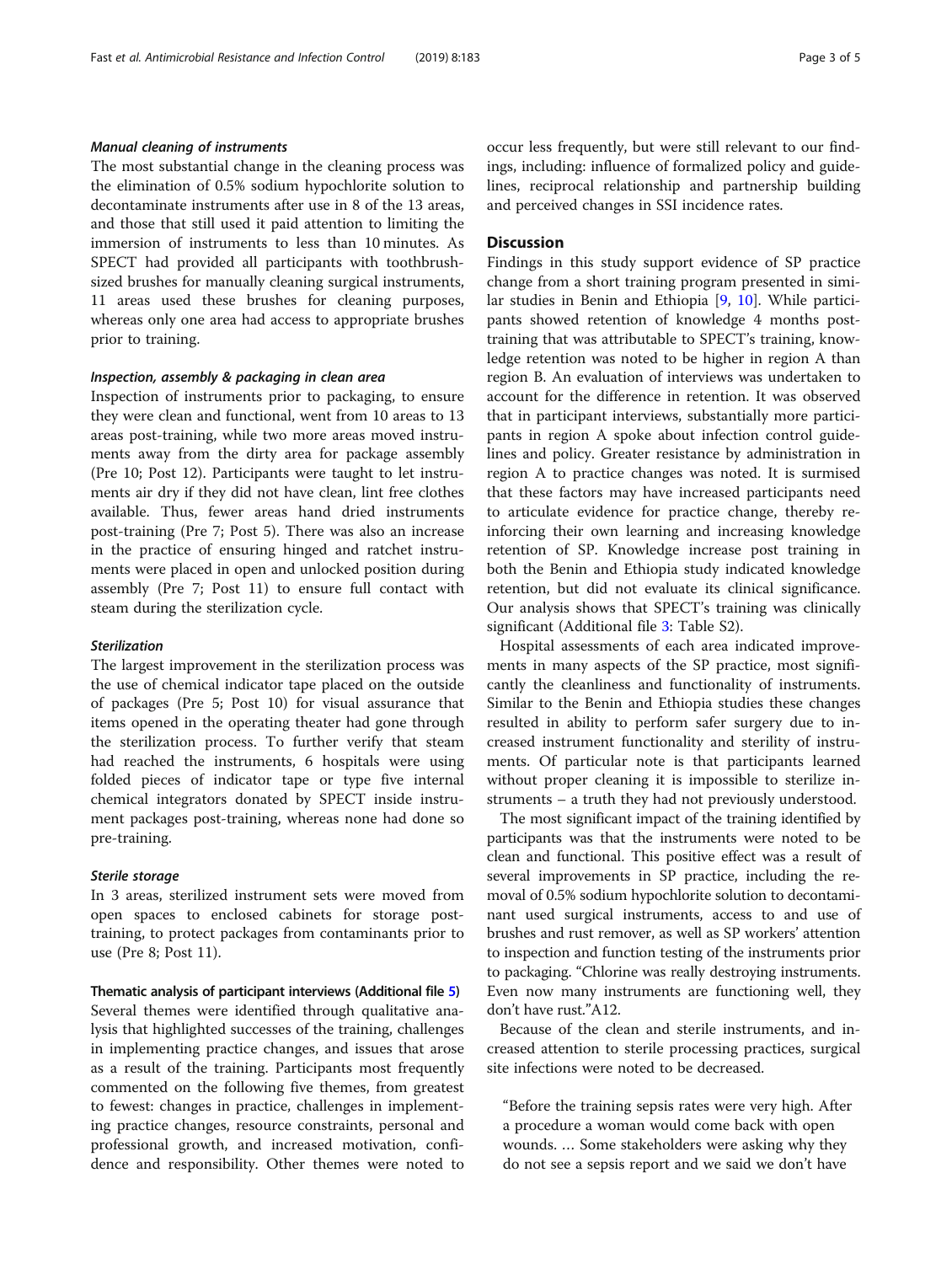<span id="page-3-0"></span>[any] because patients don't get gaps in wounds, infections and other things, because of the training we received." B17

Participants identified an increased motivation to change practice after training. B2 noted: "It is true, we are better now. First you know how to protect yourself, you are safe when you go to sterilize instruments - you go knowing what to do, not as before."

"I feel good, if you have a problem and are given means to solve it, you must feel good." A7. Not only did satisfaction of sterile processors increase post training, but with their increased knowledge they were able to improve the surgeon's ability to perform safe surgery. B14 stated:" I am currently proud of my work frankly because everything is good. I have taught my fellow HCWs and they have accepted the changes."

Similar findings were noted in Benin and Ethiopia, findings that increase the evidence of the need for further attention to SP practices when working to decrease risk of SSIs.

Numerous challenges were also identified by participants, including resistance to practice changes from colleagues and administrators who had not received training, lack of resources, including personnel and supplies, and structural limitations to improved flow from dirty to clean areas. A significant concern noted by participants involved a disconnect between Tanzanian SP guidelines that had been in place and SPECT training received. The issue was that while Tanzania had developed new infection control guidelines, they had not been distributed prior to SPECT's training. While SPECT made the new guidelines available to participants and administrators alike, other government departments had not yet received the guidelines, specifically the Hospital Accreditation Department. A2 noted: "[We are restricted] from implementing no use of chlorine because once it is inspection season … all places [will] prepare chlorine … because they are things that marks are provided for, so if we tell them about soap they will deduct marks." While the loss of marks during inspections prevented some administrators from supporting changes to practice, other administrators saw the benefit of the training and noted that a decrease in SSI incidence post-training was evidence enough to support the practice.

# Conclusion

The impact of a SP program in Tanzania has been identified in this paper. As in other areas of healthcare, practice is constantly changing in efforts to improve patient outcomes. Ensuring HCWs are supported to improve their SP practices with education and training is a key step in supporting safer surgery. Further research, however, needs to be done on the difference on-site mentorship has on

HCWs as opposed to simply providing education in the classroom. If the focus is on providing education only, not supporting HCWs to identify solutions to complex issues in their setting, then fewer positive impacts may be identified in future. Increasing the focus on surgical support systems, such as SP and related infection control practices, needs to be part of any safe surgery initiative in LMICs to keep patients and HCWs safe.

#### Supplementary information

Supplementary information accompanies this paper at [https://doi.org/10.](https://doi.org/10.1186/s13756-019-0633-0) [1186/s13756-019-0633-0.](https://doi.org/10.1186/s13756-019-0633-0)

Additional file 1. SPECT Sterile Processing (SP) Facility Assessment Tool. Additional file 2. SPECT - Participant Test.

Additional file 3. Statistical Analysis. Table 1. Hypotheses Testing. Table 2. Clinical Significance Test - Region A. Table 3. Clinical Significance Test - Region B.

Additional file 4. Facility Assessment Results.

Additional file 5. Qualitative Analysis: Themes by Participant.

#### Abbreviations

HCW: Health Care Workers; LMICs: Low- and Middle-Income Countries; SP: Sterile Processors; SPECT: Sterile Processing Education Charitable Trust; SSI: Surgical Site Infection

#### Acknowledgements

Not applicable.

#### Authors' contributions

OF and AD conceived and designed the study. CF implemented the SPECT training course and provided on-site mentoring. OF, TM, and DF acquired the data. OF, FU and AC contributed to data interpretation and analysis. OF, FU and AC wrote the first draft of the manuscript and all authors were involved in critical revision of the article and approved the final version for publication.

#### Funding

Funding for this research was received by Assist International and Mount Royal University.

#### Availability of data and materials

The datasets generated during and/or analysed during the current study are available from the corresponding author on reasonable request.

#### Ethics approval and consent to participate

Approval to conduct the study was obtained from the Ministry of Health in Tanzania in February 2018. Regional Health Board representatives in both regions approved the use of the SS2020 facilities' data in the study. Ethics approval was obtained from Mount Royal University Research Ethics Board (101469), Catholic University of Health and Allied Sciences (CREC/280/2018) and the National Institute for Medical Research (MR/53/100/539). Individuals chosen by the hospital directors to attend SPECT training were invited to participate in the research project at the beginning of the training by the research assistant (TM). The study was explained to the participants and informed consent was obtained.

#### Consent for publication

All participants have consented to have anonymized data published.

#### Competing interests

OF is chair of SPECT; CF is SPECT's founder and executive director. Safe Surgery 2020 (SS2020) is a collaboration of foundations, non-profits, educational institutions, and local governments that seek to make surgery safer across the globe. The research reported is part of the monitoring and evaluation aspect of a SS2020 initiative, funded by GE Foundation, between Sterile